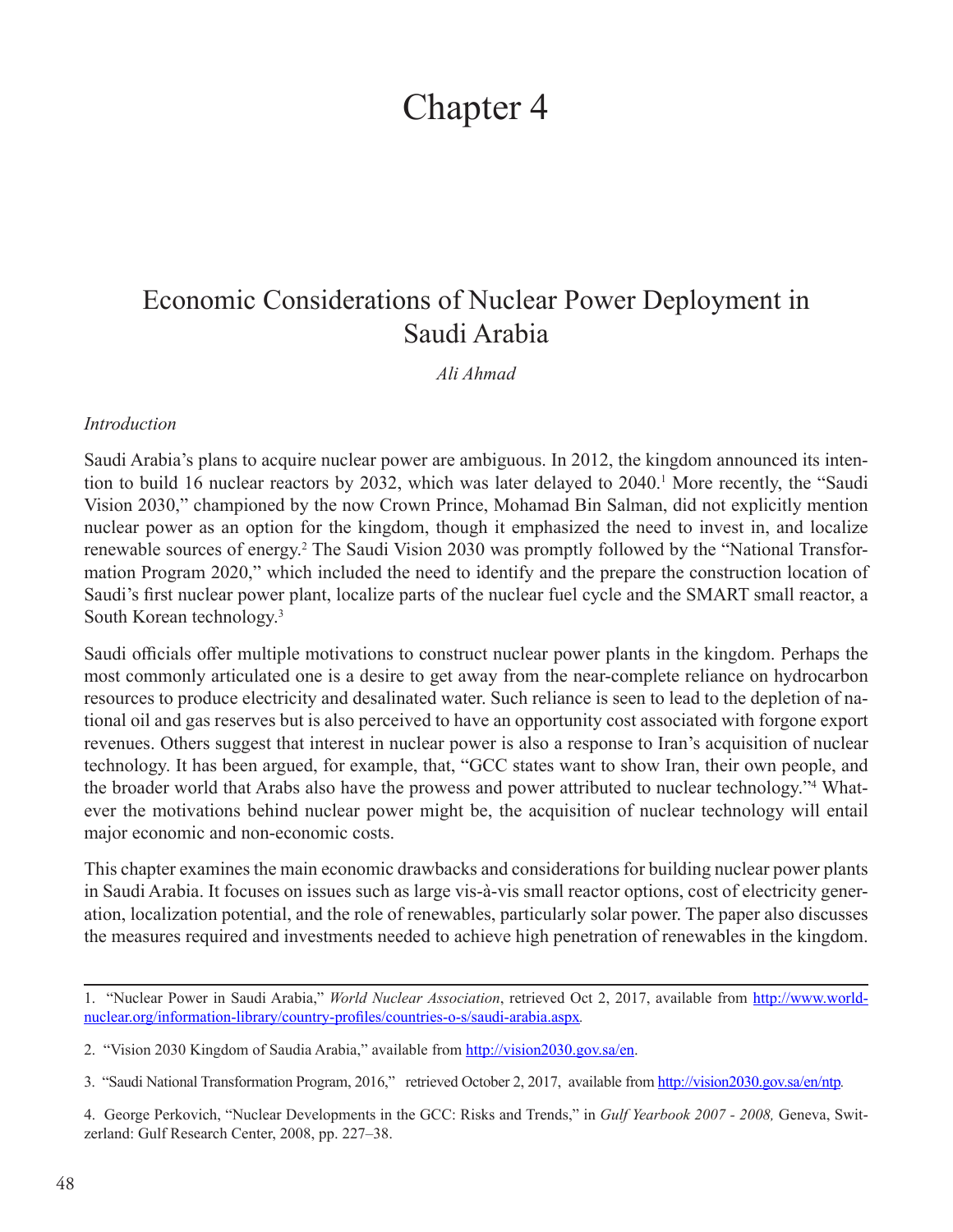#### *The Electricity Sector in Saudi Arabia*

The kingdom's power generation capacity is built on conventional thermal plants fueled by a mix of crude oil, heavy fuel oil, natural gas, and other petro-residuals, as shown in Figure 1.<sup>5</sup> All of the natural gas produced within the Kingdom is consumed domestically while electricity generation is dominated by gas turbines which offer a cheap way of meeting demand.<sup>6</sup> The Saudi Electric Company (SEC), a vertically integrated electricity company, controls 71% of the generation capacity and is responsible for transmission and distribution across the country.<sup>7</sup> More recently, government reforms are pushing for unbundling of the generation, transmission and distribution sectors in order to encourage the entry of new producers thereby increasing efficiency and decreasing government spending.<sup>8</sup>



#### **Figure 1: Electricity Generation in Saudi Arabia by Type of Fuel and Generation Technology (ST= steam turbine, CCGT= Combined cycle gas Turbine, GT=Gas Turbine, Diesel Generators)**

By 2032, power generation capacity in the kingdom is expected to reach 120 GW.<sup>9</sup> The increase in electricity demand will be mostly driven by population growth, a fast-growing economy and an increase in consumption fueled by cheap energy prices and high government subsidies.10

8. Ibid.

<sup>5.</sup> It should be noted that Saudi Arabia's oil share in the power sector is higher than most other countries, resulting in significant opportunity cost, particularly when oil prices are high.

<sup>6.</sup> Segar, Christopher. "Getting it Right: Renewables Augment Gas Saudi Energy Mix." *The Journal of the International Energy Agency - EIA Energy* no. 7, 2014, p. 40 and Rabia Ferroukhi, Arslan Khalid, Diala Hawila, Divyam Nagpal (IRENA), Laura El-Katiri, and Vasilis Fthenakis, *Renewable Energy Market Analysis: The GCC Region*, IRENA, 2016.

<sup>7.</sup> Nachet and Aoun, *The Saudi electricity sector: pressing issues and challenge*, Institut français des relations internationales, March 30, 2015, available from [https://www.ifri.org/sites/default/files/atoms/files/note\\_arabie\\_saoudite\\_vf.pdf](https://www.ifri.org/sites/default/files/atoms/files/note_arabie_saoudite_vf.pdf).

<sup>9.</sup> The Electricity & Co-Generation Regulatory Authority, Saudi Arabia, *Annual Statistical Booklet for Electricity and Seawater Desalination Industries, 2016*, available from [http://www.ecra.gov.sa/ar-sa/MediaCenter/DocLib2/Lists/SubCategory\\_Li](http://www.ecra.gov.sa/ar-sa/MediaCenter/DocLib2/Lists/SubCategory_Library/Statistical2016.pdf)[brary/Statistical2016.pdf](http://www.ecra.gov.sa/ar-sa/MediaCenter/DocLib2/Lists/SubCategory_Library/Statistical2016.pdf)*.*

<sup>10.</sup> CIA, *The World Factbook 2016-17*.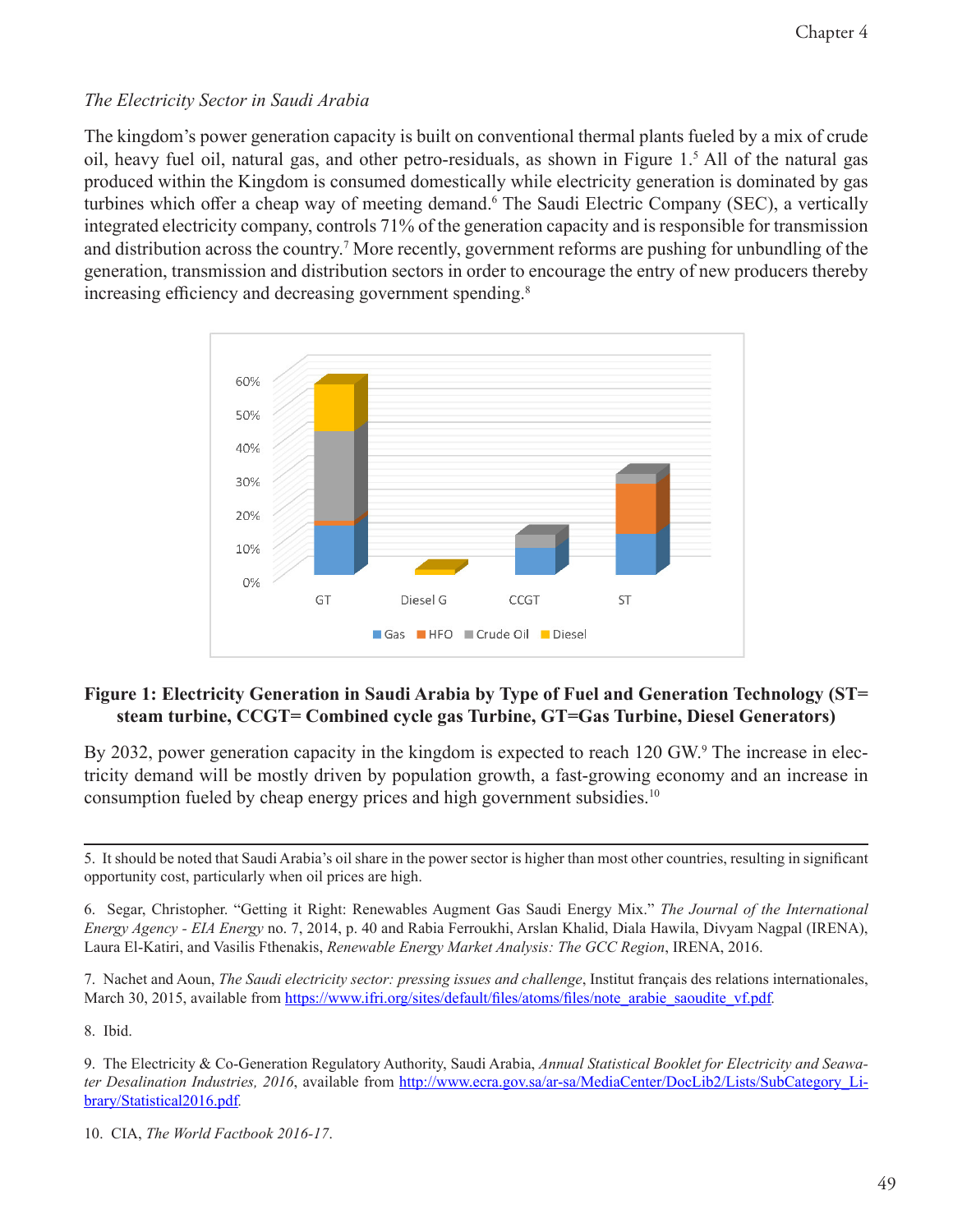Based on 2014 data, the maximum peak load reached in Saudi Arabia was approximately 56.5 GW occurring during week 36 (September 1-7, 2014), while the minimum peak reached was 31.88 GW occurring during the first week of that same year (December 30-January 5, 2014). The high peak load occurred in summer and low peak load occurred in winter. The difference between highest and lowest load in summer was 8.77 GW, the difference in the winter was 7.55 GW.<sup>11</sup> The summer pattern is specific to a number of countries including the Gulf countries where air conditioning is widely used in summer and barely needed for heating in winter. See Figure 2.



**Figure 2: Hourly Load in Saudi Arabia During Summer (left) and Winter (right) – Source: Chite and Ahmad, 2017**

#### *Nuclear Technology Options*

There are multiple reactor technologies that are available for deployment in Saudi Arabia. Many of the reactors that have already been sold and are being operated or under construction have relatively large power capacities (Table 1).12 More detailed technical descriptions of reactor technologies and their relevance to the Middle East market can be found in the literature.13 In the Gulf Cooperation Council (GCC), the South Korean APR-1400 technology is the only one currently under construction in the United Arab Emirates.<sup>14</sup>

<sup>11.</sup> Philippe Chite and Ali Ahmad, "Requirements for High Solar Penetration in Electricity Production in Saudi Arabia," Energy Transitions in the GCC, Gulf Research Center, forthcoming.

<sup>12.</sup> There are numerous other designs that are potentially available for sale but these are not listed since they have so far not been constructed or under construction.

<sup>13.</sup> Mohamed S. El-Genk, "On the Introduction of Nuclear Power in Middle East Countries: Promise, Strategies, Vision and Challenges," *Energy Conversion and Management* 49, 2008, pp. 2618–28.

<sup>14. &</sup>quot;Nuclear Power in UAE," *World Nuclear Association*, retrieved October 2, 2017, available from [http://www.world-nucle](http://www.world-nuclear.org/information-library/country-profiles/countries-t-z/united-arab-emirates.aspx)[ar.org/information-library/country-profiles/countries-t-z/united-arab-emirates.aspx](http://www.world-nuclear.org/information-library/country-profiles/countries-t-z/united-arab-emirates.aspx).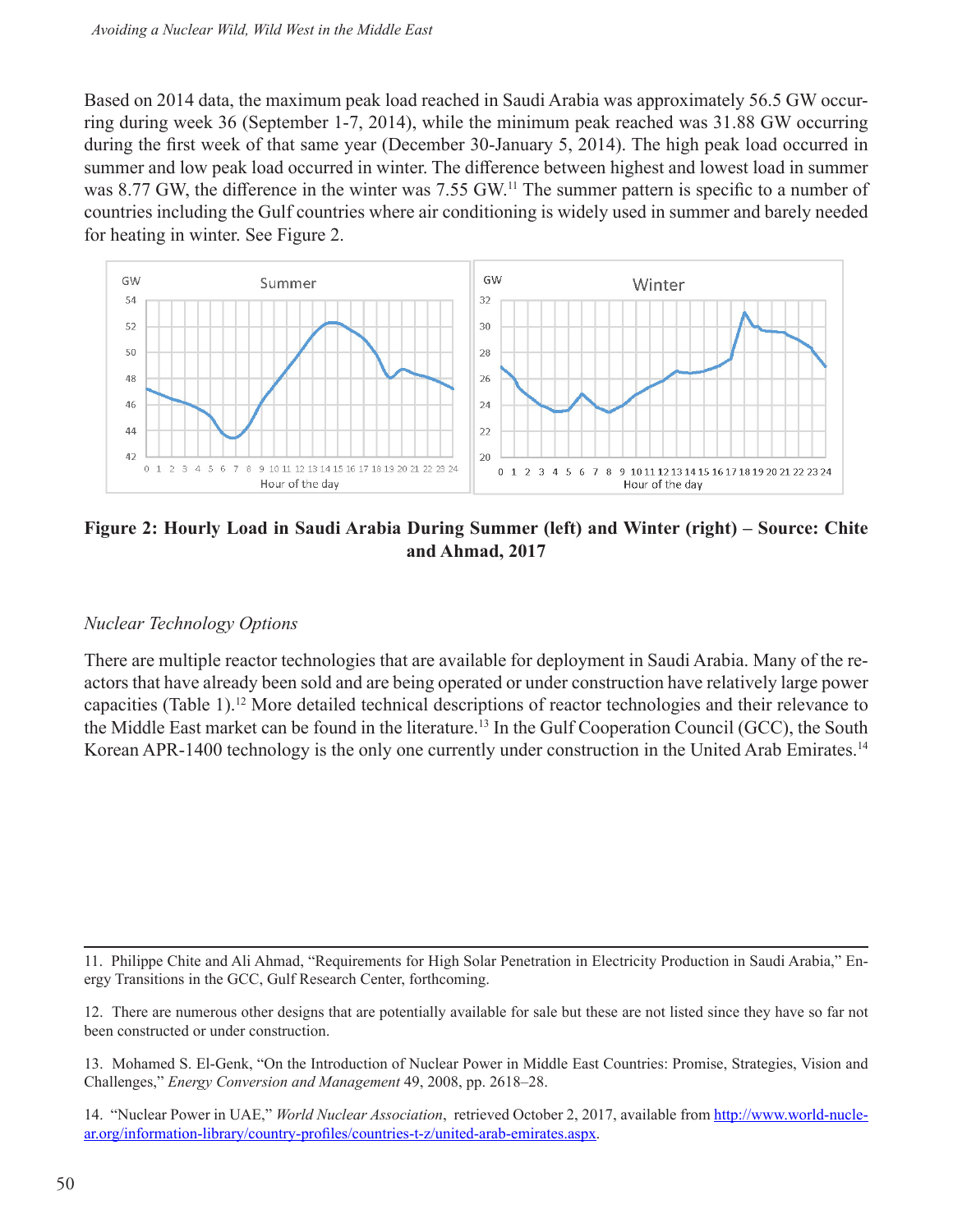| Country      | Technology  | <b>Reactor Design</b> | Capacity (MWe) |
|--------------|-------------|-----------------------|----------------|
| South Korea  | <b>PWR</b>  | APR-1400              | 1400           |
| France       | <b>PWR</b>  | <b>EPR</b>            | 1600-1700      |
| USA/Japan    | <b>PWR</b>  | AP1000                | 1110           |
| Russia       | <b>PWR</b>  | VVER.                 | 1000           |
| USA/Japan    | <b>BWR</b>  | <b>ABWR</b>           | 1350           |
| India/Canada | <b>PHWR</b> | PHWR/ACR-700          | 700            |

#### **Table 1: Current Reactor Designs Available for Saudi Arabia**

Saudi Arabia's ambitious plans for nuclear power has attracted a number of nuclear vendors. In 2013 both GE Hitachi Nuclear Energy and Toshiba/Westinghouse signed contracts with Exelon Nuclear Partners (ENP), a division of Exelon Generation, to pursue reactor construction deals with KA-CARE.15 The reactor designs proposed include the ABWR, the ESBWR and the AP1000. The French companies Areva and EDF have also been aggressively moving into Saudi Arabia. In 2015, KA-CARE signed nuclear cooperation agreement with France to study the feasibility of constructing two EPR reactors while providing training on safety and waste disposal. Saudi Arabia and China signed a MoU in 2016 to build of Hightemperature gas-cooled reactors (HTGRs) and in 2017 to study the feasibility of building HTGRs.16 More recently, Saudi Arabia sent a "request for information" to nuclear reactor vendors around the world, a step perceived as a first step towards opening a formal tender.<sup>17</sup> As a response, Westinghouse, which promotes the AP1000 design, has been reported to be in discussion with U.S.-based companies to forma bidding consortium.18 With reports of Russian and South Korean companies also planning to bid, nuclear vendors worldwide look at Saudi Arabia as one of the most promising markets, especially with if KA-CARE's plan to build 16 reactors is materialized.

#### Small Modular Reactors

Saudi Arabia's interest in small modular reactors seems to be serious. In March 2015, the kingdom signed an MoU with South Korea to conduct a three-year study to review the feasibility of constructing SMART reactors in Saudi Arabia. The agreement also calls for the two countries to cooperate on the commercial-

<sup>15. &</sup>quot;Teaming up for Saudi Bids," *World Nuclear News*, September 9, 2013, available from [http://www.world-nuclear-news.](http://www.world-nuclear-news.org/NN-Teaming_up_for_Saudi_bids-0909137.html) org/NN-Teaming up for Saudi bids-0909137.html.

<sup>16. &</sup>quot;Nuclear Power in Saudi Arabia," *World Nuclear Association*, retrieved Oct 2, 2017, available from [http://www.world](http://www.world-nuclear.org/information-library/country-profiles/countries-o-s/saudi-arabia.aspx)[nuclear.org/information-library/country-profiles/countries-o-s/saudi-arabia.aspx](http://www.world-nuclear.org/information-library/country-profiles/countries-o-s/saudi-arabia.aspx)*.*

<sup>17. &</sup>quot;Westinghouse discussing group bid for Saudi nuclear tender," *Reuters*, November 21, 2017, available from [https://www.](https://www.reuters.com/article/us-saudi-nuclear-usa-exclusive/exclusive-westinghouse-discussing-group-bid-for-saudi-nuclear-tender-sources-idUSKBN1DL1BF) [reuters.com/article/us-saudi-nuclear-usa-exclusive/exclusive-westinghouse-discussing-group-bid-for-saudi-nuclear-tender](https://www.reuters.com/article/us-saudi-nuclear-usa-exclusive/exclusive-westinghouse-discussing-group-bid-for-saudi-nuclear-tender-sources-idUSKBN1DL1BF)[sources-idUSKBN1DL1BF](https://www.reuters.com/article/us-saudi-nuclear-usa-exclusive/exclusive-westinghouse-discussing-group-bid-for-saudi-nuclear-tender-sources-idUSKBN1DL1BF)*.*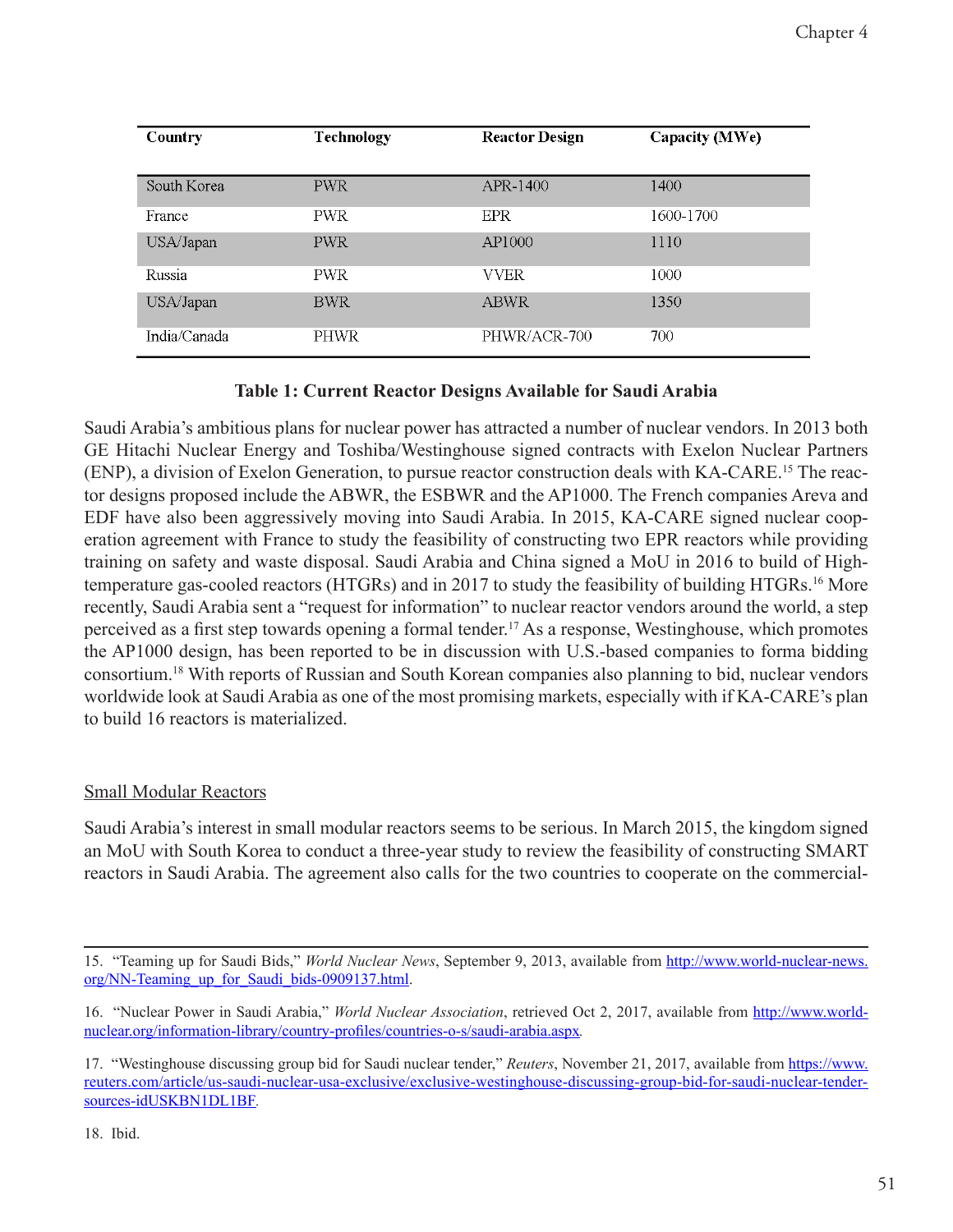ization and promotion of the SMART reactor to third countries.<sup>19</sup>

A number of SMR developers have argued that there are multiple motivations to pursue smaller designs, directed both at large industrialized countries and developing countries. One motivation is the high upfront capital cost of standard reactors, which is beyond the financing capacities of many utilities and countries. Another is to expand nuclear power to countries with relatively small electrical-grid capacities; a gigawatt-scale reactor could destabilize a small grid. What is interesting about the SMART partnership between Saudi Arabia and South Korea is that the kingdom falls outside the "niche" SMR market, as advocated by SMR vendors.

However, other factors that have been offered as motivations for SMRs are claims to potentially greater safety due to the reliance on passive features, and enhancement in public acceptability. In the case of the Saudi SMART venture, the technology is also capable of producing desalinated water besides generation electricity.20

The downside of SMRs deployment in Saudi Arabia, however, is the loss of economies of scale—smaller nuclear reactors are typically more expensive on a per unit cost basis. Detailed and carefully conducted elicitations showed that even experts drawn from, or closely associated with, the nuclear industry expect SMRs to cost more per kW of capacity than currently operating reactors.<sup>21</sup> Based on the average of expert estimates of the extra per kW cost for SMRs, the percentage increase expected ranged from 12% for 225 MWe reactors to a whopping 120% for 45 MWe reactors.

There are currently dozens of SMR designs under development. Some of these are still in the conceptual design phase, many are still in the R&D phase and only four have been licensed or currently are under construction.22 The details of these SMRs are summarized in Table 2. Thus far, there is no sign that any of the five remaining GCC countries are considering any of these reactors.

19. "Saudi Arabia team up with South Korea on SMART," *World Nuclear News*, March 04, 2015, available from [http://www.](http://www.world-nuclear-news.org/NN-Saudi-Arabia-teams-up-with-Korea-on-SMART-0403154.html) [world-nuclear-news.org/NN-Saudi-Arabia-teams-up-with-Korea-on-SMART-0403154.html](http://www.world-nuclear-news.org/NN-Saudi-Arabia-teams-up-with-Korea-on-SMART-0403154.html)*.*

20. "Saudi Arabia and Korea further SMART cooperation," *World Nuclear News*, September 03, 2015, available from [http://](http://www.world-nuclear-news.org/NN-Saudi-Arabia-and-Korea-further-SMART-cooperation-03091501.html) [www.world-nuclear-news.org/NN-Saudi-Arabia-and-Korea-further-SMART-cooperation-03091501.html.](http://www.world-nuclear-news.org/NN-Saudi-Arabia-and-Korea-further-SMART-cooperation-03091501.html)

21. Ahmed Abdulla, Inês Lima Azevedo, and M. Granger Morgan, "Expert Assessments of the Cost of Light Water Small Modular Reactors," *Proceedings of the National Academy of Sciences* 110, no. 24, 2013, pp. 9686–91.

22. Hadid Subki, "Global Trends, Prospects and Challenges for Innovative SMRs Deployment" (presented at the Long-term Prospects for Nuclear Energy in the Post-Fukushima Era, Seoul (Korea), August 29, 2012), available from [http://www.iaea.](http://www.iaea.org/INPRO/5th_Dialogue_Forum/Wednesday,_29.08.2012/Session_IV_Nuclear_Safety_and_Innovation/2._Hadid_Subki_IAEA_0829_no_distribute.pdf) [org/INPRO/5th\\_Dialogue\\_Forum/Wednesday,\\_29.08.2012/Session\\_IV\\_Nuclear\\_Safety\\_and\\_Innovation/2.\\_Hadid\\_Subki\\_](http://www.iaea.org/INPRO/5th_Dialogue_Forum/Wednesday,_29.08.2012/Session_IV_Nuclear_Safety_and_Innovation/2._Hadid_Subki_IAEA_0829_no_distribute.pdf) [IAEA\\_0829\\_no\\_distribute.pdf](http://www.iaea.org/INPRO/5th_Dialogue_Forum/Wednesday,_29.08.2012/Session_IV_Nuclear_Safety_and_Innovation/2._Hadid_Subki_IAEA_0829_no_distribute.pdf)*.*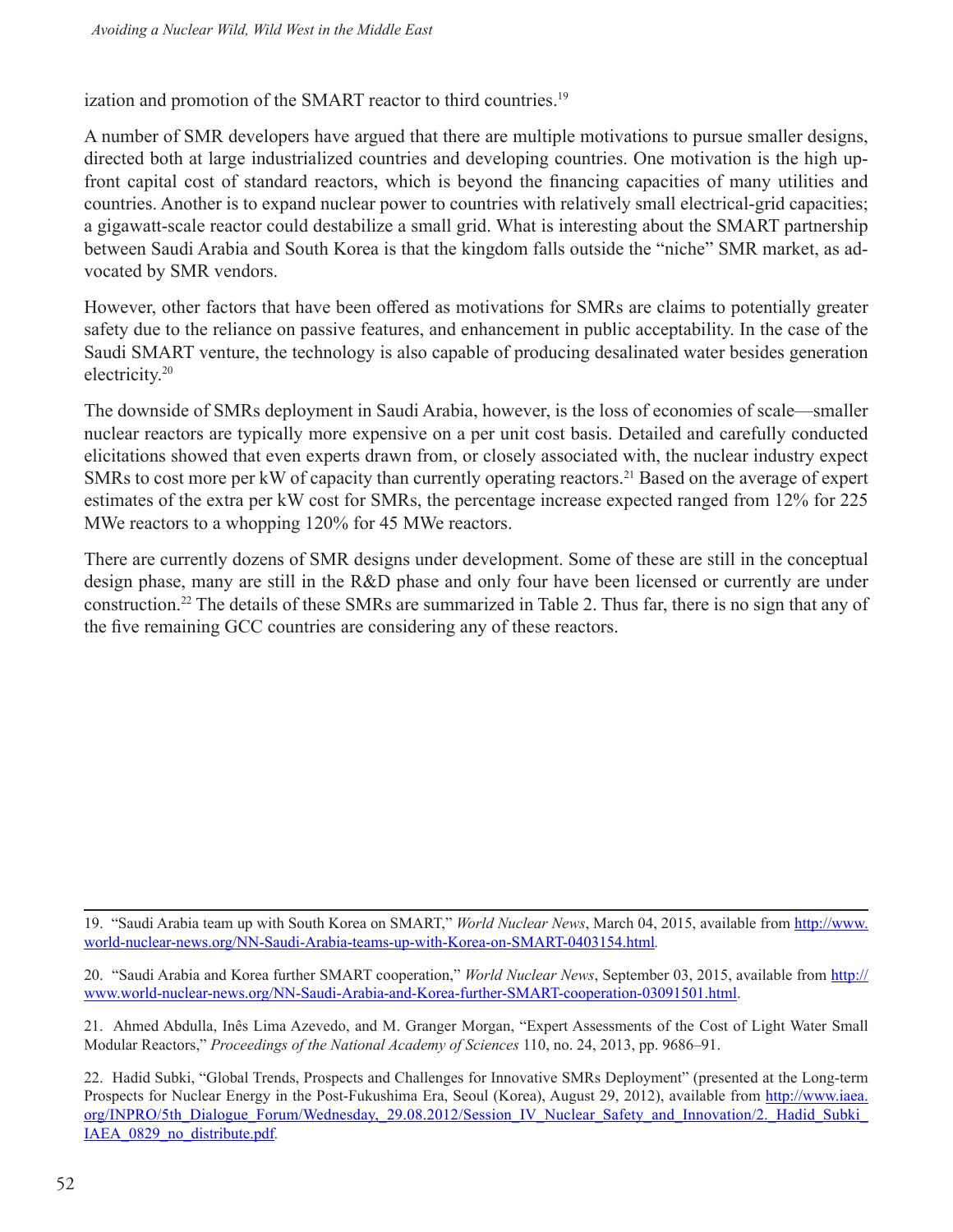| <b>Country of Origin</b>      | <b>South Korea</b> | <b>Russia</b>         | China                 | Argentina             |
|-------------------------------|--------------------|-----------------------|-----------------------|-----------------------|
| <b>Reactor Technology</b>     | PWR.               | <b>PWR</b>            | <b>HTGR</b>           | <b>PWR</b>            |
| <b>Status</b>                 | Licensed           | Under<br>Construction | Under<br>Construction | Under<br>Construction |
| <b>Electrical Power (MWe)</b> | $90-100$           | 35                    | 2X105                 | 27                    |

**Table 2: Small Modular Reactors Currently Under Construction or Licensed**

### The HTGR Option

Saudi Arabia's interest in SMRs extends to the Chinese high temperature gas reactor (HTGR). In March 2017, KA-CARE and China Nuclear Engineering Group (CNEC) signed an agreement to conduct a feasibility study that will consider "the development of system solutions for the investment and construction of HTGRs."<sup>23</sup> The agreement will also examine cooperation in "intellectual property and the development of a domestic industrial supply chain for HTGRs built in Saudi Arabia".

Since HTGRs operate at a higher temperature compared to water-cooled reactors, they can be used to generate process heat and hydrogen production as well as electricity.<sup>24</sup> On paper, Saudi Arabia could deploy HTGRs in their industrial regions such as petrochemical compounds and heavy oil recovery systems. Proponents of HTGRs claim that they possess high safety standards.<sup>25</sup> However, based on a review of the operational history of HTGRs, they face some serious technical challenges and are prone to a variety of small failures such as air and oil ingress, which could trigger accidents with severe consequences.<sup>26</sup> Given the importance of the oil and petrochemical sector for the Saudi economy, the consequences of any accident are likely to be immense. Therefore, the kingdom will be taking on a substantial risk for a return that can be achieved using other sources of energy and technologies.

<sup>23. &</sup>quot;China, Saudi Arabia begin HTGR feasibility study," *World Nuclear News*, May 17, 2015, available from [http://www.](http://www.world-nuclear-news.org/NN-China-Saudi-Arabia-begin-HTGR-feasibility-study-1705174.html) [world-nuclear-news.org/NN-China-Saudi-Arabia-begin-HTGR-feasibility-study-1705174.html](http://www.world-nuclear-news.org/NN-China-Saudi-Arabia-begin-HTGR-feasibility-study-1705174.html).

<sup>24.</sup> In cooler countries, HTGR's excess heat can be used for district heating for residential and commercial customers.

<sup>25.</sup> Zhang, Zuoyi, Zongxin Wu, Dazhong Wang, Yuanhui Xu, Yuliang Sun, Fu Li, and Yujie Dong, "Current Status and Technical Description of Chinese 2 × 250 MWth HTR-PM Demonstration Plant," *Nuclear Engineering and Design* 239, no. 7, 2009, pp. 1212–1219.

<sup>26.</sup> M.V. Ramana, "The checkered operational history of high-temperature gas-cooled reactors," *Bulletin of the Atomic Scientists* 72, no. 3, 2016, pp. 171–179 and Matthias Englert, Friederike Frieß, and M.V. Ramana, "Accident Scenarios Involving Pebble Bed High Temperature Reactors," *Science & Global Security*, 2017, pp. 25 and 42-55.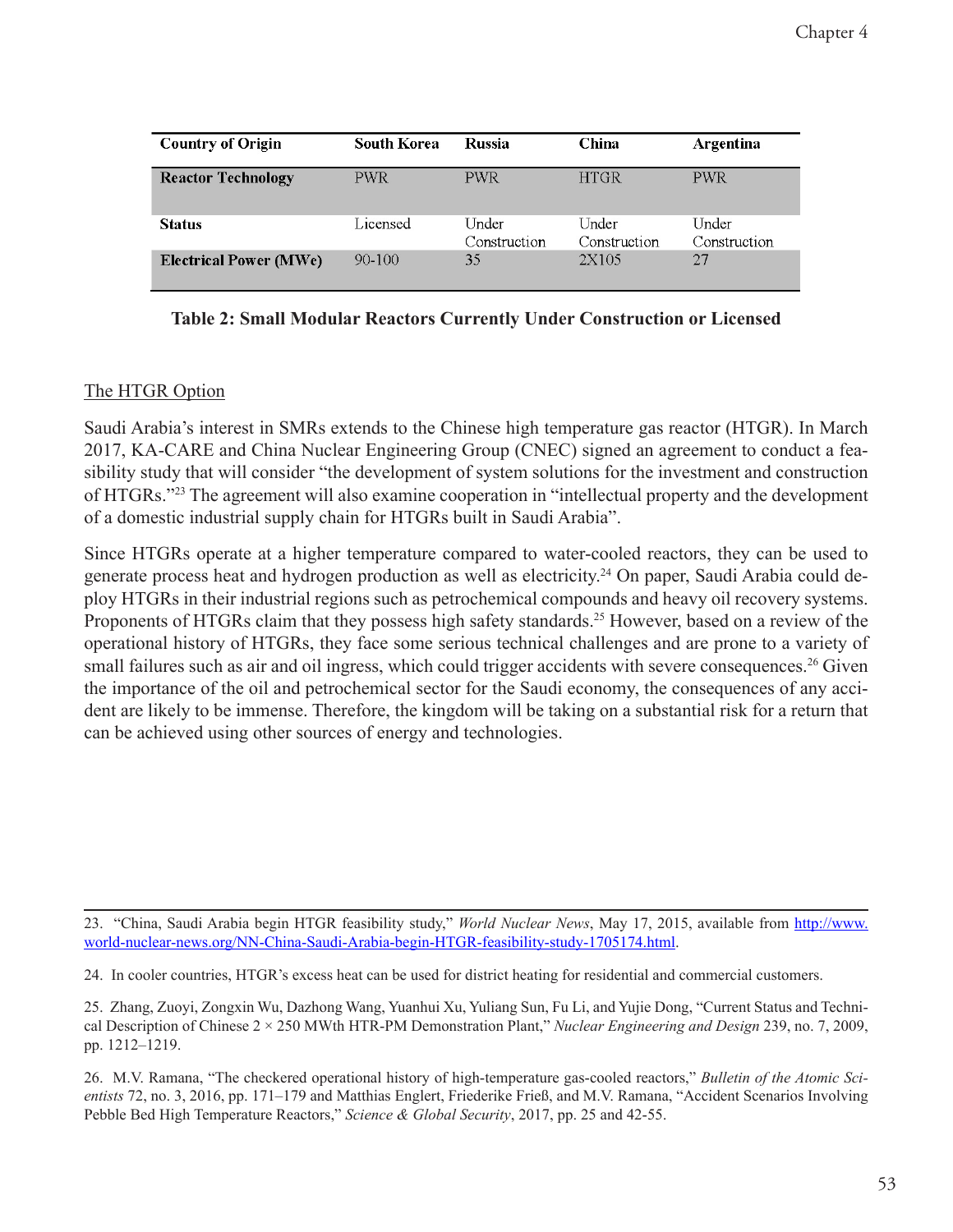#### *Cost of Electricity Generation*

The conventional way to compare the cost of electricity generated by different sources is to calculate the levelized cost of electricity (LCOE), which can be understood as the ratio of the total cost to the benefits (in this case the electricity produced) with all figures being discounted to the same baseline year. This follows from the standard discounted cash flow methodology, which accounts for the time-value of money. This methodology is used to calculate the life cycle cost of producing electricity.

The calculated LCOE for different energy sources are all busbar costs delivered to the grid; i.e., they take into account auxiliary or in-plant consumption of electricity but do not include transmission and distribution costs. Any large-scale expansion of nuclear power in Saudi Arabia would require an expansion of transmission infrastructure. Such costs are not included here, even though it could be significant.

The cost of electricity generated as well as water produced by desalination from any technology depends on a number of parameters. An important factor is the discount rate. For the case of Saudi Arabia, the chosen discount rate is 5%. Note that this is a real discount rate, and inflation is implicitly taken into account. This choice may seem somewhat low, but many studies do indeed adopt discount rates of around 5 to 5.5% in their evaluations of electricity economics in the GCC.<sup>27</sup>

| <sup>15</sup> Fuel/Technology | <b>Nuclear</b> | Gas-light oil / |       | Gas- light oil/ Heavy Oil/ST Diesel/Diesel |       |
|-------------------------------|----------------|-----------------|-------|--------------------------------------------|-------|
|                               |                | GT              | CCGT  |                                            |       |
| <b>Fixed Cost (\$/MWh)</b>    | 68.5           | 10.37           | 17.35 | 14.77                                      | 66.98 |
| Var. Cost(US\$/MWh)           | 12.25          | 37.69           | 8.70  | 8.23                                       | 21.50 |
| LCOE (cent/KWh)               | 8.08           | 4.81            | 2.60  | 2.30                                       | 8.85  |

#### **Table 3: Cost of Electricity Generation in Saudi Arabia of Different Technologies Using Subsidized Prices**

Estimates of the cost of electricity generation of various sources in Saudi Arabia are shown in Table 3. These estimates were based on a recent study by Chite and Ahmad.<sup>28</sup> Estimating the cost of generation using prices of subsidized fuel, as usually entailed from Saudi electricity operators, results in very low generation costs where nuclear (and renewables) cannot compete.

A special case to be considered is the cost of nuclear electricity generated by SMRs. As discussed earlier, SMRs are expected to have higher capital costs per kW by somewhere between 12 and 120%.<sup>29</sup> In this analysis, SMRs' capital costs is assumed 25% higher than for current nuclear reactors, i.e., approximately \$7,430/kW.<sup>30</sup> MRs would also have higher fueling cost because of higher uranium requirements.<sup>31</sup> It is also

<sup>27.</sup> Yasser Al-Saleh, Paul Upham, and Khaleel Malik, *Renewable Energy Scenarios for the Kingdom of Saudi Arabia*, Working Paper, Norwich, U.K.: Tyndall Centre for Climate Change Research, October 2008 and Center for Engineering Research, *Updated Generation Planning for the Saudi Electricity Sector,* Riyadh, Saudi Arabhi: Electricity & Cogeneration Regulatory Authority, March 2006.

<sup>28.</sup> Philippe Chite and Ali Ahmad, "Requirements for High Solar Penetration in Electricity Production in Saudi Arabia."

<sup>29.</sup> Abdulla, Azevedo, and Morgan, "Expert Assessments of the Cost of Light Water Small Modular Reactors."

<sup>30.</sup> This cost value is based on the EIA's reported cost for advanced nuclear, which currently stands at 5945 \$/kW.

<sup>31.</sup> Alexander Glaser, Laura Berzak Hopkins, and M.V. Ramana, "Resource Requirements and Proliferation Risks Associated with Small Modular Reactors," *Nuclear Technology* 184, 2013, pp. 121–29.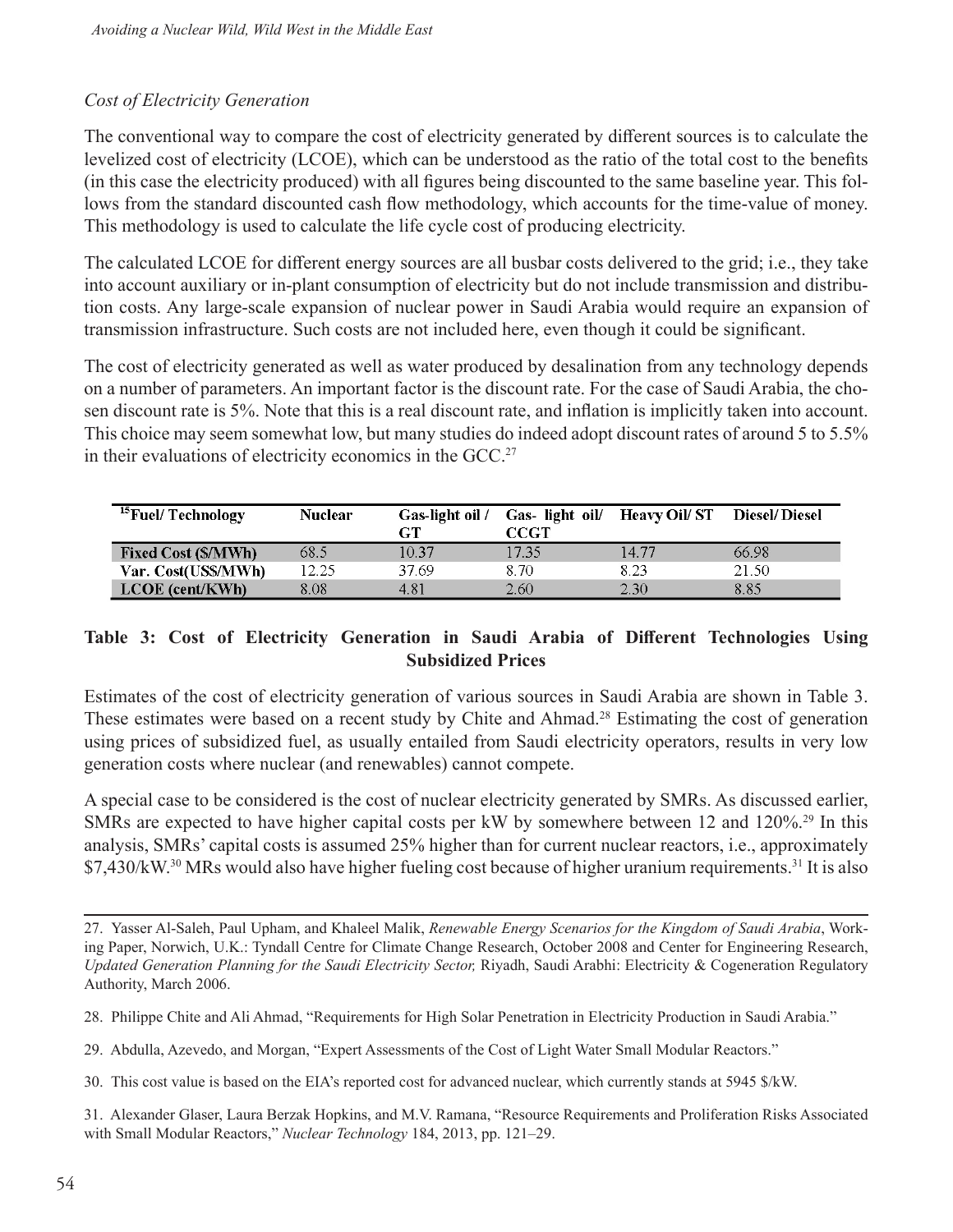not clear what sets of conditions they would be licensed under,<sup>32</sup> and depending on the safety and security requirements imposed by regulatory authorities, SMRs could have higher fixed and variable operations and maintenance costs. In contrast to these higher costs, the construction time for SMRs is expected to be shorter.33 For simplicity, it is assumed that all of the cost variables for current (large) LWRs are the same as SMRs with the exception of the capital cost. Then, with these assumptions, the levelized cost of nuclear power from reactors rises from about \$81/MWh if large reactors are constructed to over \$94/MWh for SMRs.

#### Baseload Generation: Nuclear Versus Natural Gas

Unlike renewables that have zero fueling costs, the cost of natural gas is an important, perhaps overwhelming, component of the cost of generating electricity in a natural gas plant. Therefore, the cost comparison between nuclear and natural gas could vary from country to country. Natural gas prices in countries that use domestic reserves, such as Saudi Arabia, would be significantly lower than countries that import natural gas at international prices, and this would affect the relative economics of power from nuclear reactors and natural gas plants.

The economic competitiveness of gas-fired power plants decreases as the prices of natural gas increase. Ahmad and Ramana estimated the cross-over value between nuclear and natural gas generated electricity for Saudi Arabia is at a natural gas price of \$13.6/mmBTU.<sup>34</sup> In other words, nuclear is less economical if natural gas prices are lower than the cross-over value. The economic prospects for nuclear power in the Kingdom are not favorable in comparison with natural gas, even if the currently low domestic natural gas prices in Saudi Arabia were to rise substantially.

What if Saudi Arabia were to increase its domestic output and start exporting gas instead of using it in natural gas plants? This is related to what is often termed the opportunity cost. The first thing to note is that such exports will most likely be in a liquefied (LNG) form. Consequently, the costs associated with building infrastructure, liquefaction, and shipping should be taken into account. A study on the future of natural gas conducted by the Massachusetts Institute of Technology estimates the cost of liquefaction at \$2.15/mmBTU, shipping of LNG at \$1.25/mmBTU, and regasification at \$0.7/mmBTU.<sup>35</sup> The total of these costs amount to \$4.1/mmBTU.<sup>36</sup> Because of this additional expenditure, it would make economical sense for Saudi Arabia to build a nuclear reactor in comparison to a natural gas plant only if the price that could be obtained on the international market exceeds \$13.6/mmBTU over the period of the lifetime of the reactor.

35. Ernest J Moniz, Henry D. Jacoby, and Anthony J. M. Meggs, *The Future of Natural Gas,* Cambridge, MA: Massachusetts Institute of Technology, 2011.

<sup>32.</sup> M.V. Ramana, Laura Berzak Hopkins, and Alexander Glaser, "Licensing Small Modular Reactors," *Energy* 61, 2013, pp. 555–64, available from [https://inis.iaea.org/search/search.aspx?orig\\_q=RN:46018600](https://inis.iaea.org/search/search.aspx?orig_q=RN:46018600).

<sup>33.</sup> Abdulla, Azevedo, and Morgan, "Expert Assessments of the Cost of Light Water Small Modular Reactors."

<sup>34.</sup> Ali Ahmad and M. V Ramana, "Too Costly to Matter: Economics of Nuclear Power for Saudi Arabia," *Energy* 69, 2014, pp. 682–694.

<sup>36.</sup> Additionally, LNG plants are very expensive, with long-lead times and significant potential market risks as more countries ramp up to export LNG or as importing countries decide they can boost local gas production using fracking. Since the LNG plants must operate for long periods of time to recover costs, these risk factors ought to further tilt countries without sufficient LNG capacity already built to favor domestic use in power markets instead.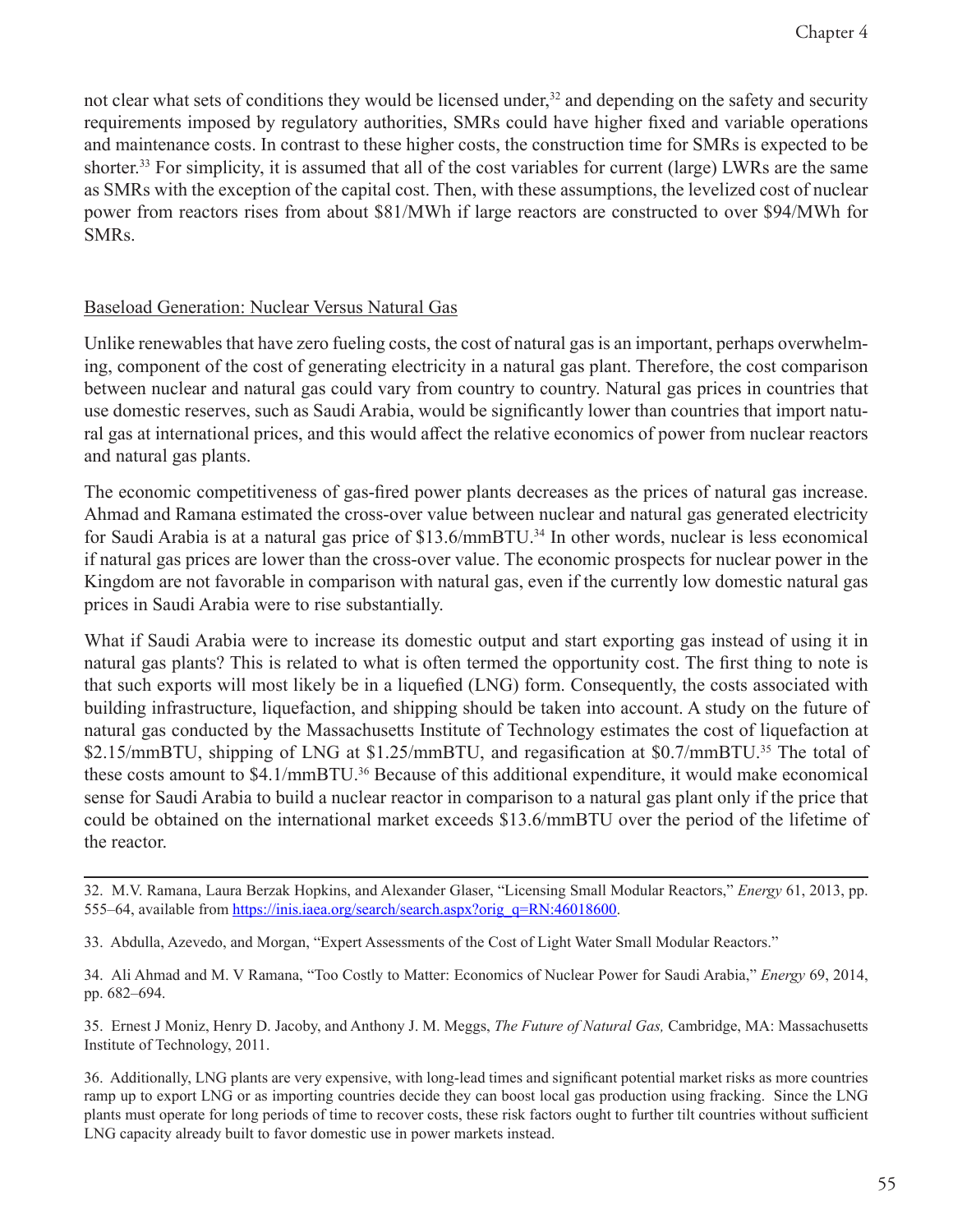#### *Potential of Solar Power in Saudi Arabia*

Aside from meeting the increasing energy demand, integrating solar power in the Kingdom's current energy mix would be both economically and environmentally advantageous. Saudi Arabia has one of the highest potential of solar energy in the region where annual solar radiation is around 2,200 kWh/m<sup>2,37</sup> Moreover, integrating renewables within the energy industry would drive economic diversification, create jobs and facilitate the implementation of climate change policies. Compared to nuclear, pairing solar power plants with domestic gas turbines can also help with load balancing more effectively.

The Kingdom recently equipped 30 metrological stations able to conduct very accurate measurements including one-minute measurements of Global Horizontal Irradiance (GHI), Diffuse Horizontal Irradiance (DHI), and Direct Normal Irradiance (DNI).<sup>38</sup> GHI ranged from an average daily total of 5,700 Wh/m<sup>2</sup> to the highest 6,700 Wh/m<sup>2</sup> with the higher values found in inland areas and lower values found on the coast. DNI values ranged from an average daily total of over 6,474 Wh/m<sup>2</sup> found on western inland areas to an average daily total closer to  $5{,}510 \text{ Wh/m}^2$  found on eastern areas.<sup>39</sup> The solar resources outlined above are optimal for the performance of two main solar technologies that dominate current and future energy projects in Saudi Arabia: Photovoltaics (PV) and Concentrated Solar Power (CSP).

The hourly load pattern shown in Figure 2 above should offer an advantage for renewables mainly solar, as the high load occurs in the summer, in step with the maximum output of solar PV or CSP systems. However, PV systems generally suffer from reduced power output during the summer due to high ambient temperature affecting the performance of solar cells. On the other hand, CSP systems are less affected by high ambient temperature but are more sensitive to weather conditions like haze or sandstorms which lower the performance of solar CSP plants.<sup>40</sup>

In terms of costs, PV costs are divided into module costs (direct cost of photovoltaic modules); "hard" (inverter, racking, electrical equipment, etc.); and "soft costs" (labor, permitting fees, etc.). Module prices have followed a learning rate of 20 percent over the long term for the last 10 years.<sup>41</sup> Non-module prices, which are also known as BOS (Balance of System) are also decreasing, nearly at the same rate. Future improvements in the PV technology cost should come from a combination of improving power electronics, reducing supply chain complexity and cost, and decreasing installation costs and margins as markets mature.<sup>42</sup>

The dramatic decline in solar PV costs is particularly relevant because of the long construction period of nuclear projects, a decade at the very least.<sup>43</sup> Even assuming that a nuclear power project is given the go-

37. A. Farnoosh, F. Lantz, and J. Percebois, "Electricity Generation Analyses in an Oil-exporting Country: Transition to Non-Fossil Fuel Based Power Units in Saudi Arabia," *Energy* 69, 2014, pp. 299–308.

38. *Renewable Resource Atlas*, K.A.-CARE King Abdullah City for Atomic and Renewable Energy, available from [https://](https://rratlas.kacare.gov.sa/RRMMPublicPortal/) [rratlas.kacare.gov.sa/RRMMPublicPortal/](https://rratlas.kacare.gov.sa/RRMMPublicPortal/).

39. Erica Zell, et al., "Assessment of Solar Radiation Resources in Saudi Arabia" *Solar Energy* 119, 2015, pp. 422-438.

40. "CSP Prospects in Saudia Arabia," 2014, available from [www.csptoday.com/menasol2014.](www.csptoday.com/menasol2014)

41. "Commission imposes duties to prevent imports of dumped and subsidised Chinese solar panel components via Taiwan and Malaysia," *European Commission*, February 12, 2016, available from [http://trade.ec.europa.eu/doclib/press/index.](http://trade.ec.europa.eu/doclib/press/index.cfm?id=1461) [cfm?id=1461](http://trade.ec.europa.eu/doclib/press/index.cfm?id=1461).

42. Ibid.

43. According to the IAEA's figures for construction periods, the global weighted average reactor construction time is 96.6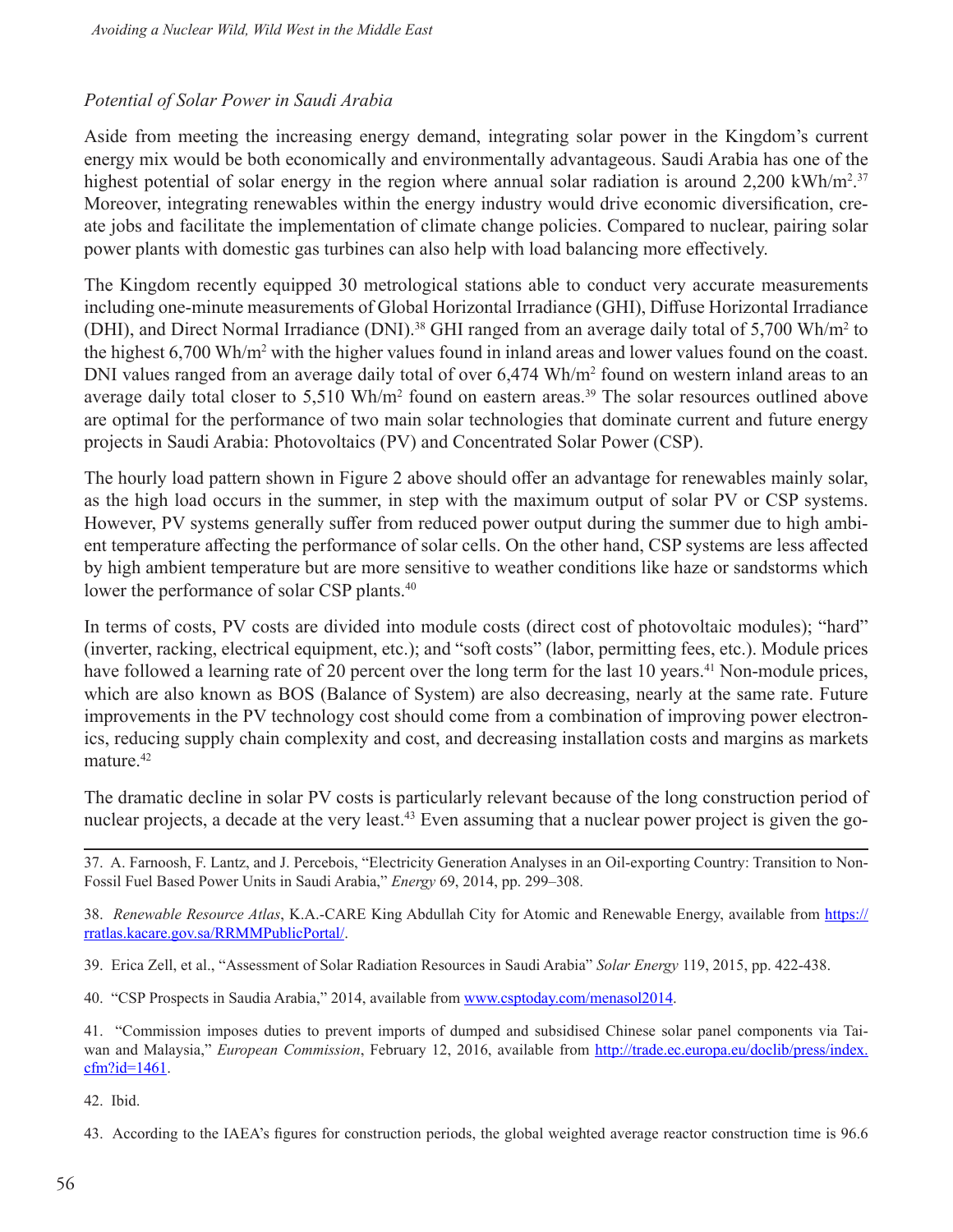ahead in 2018, it will likely be 2028 by the time it starts generating electricity. On the other hand, there is little reason to expect the costs of nuclear power to decline substantially. Historically, costs of nuclear power have only increased.44

Recent solar PV projects benefit from lower prices. For example, the Dewa project in Dubai rated 260 MW is priced at \$328 million, giving a capital cost of 1,225 \$/kW. The plant is expected to produce electricity at world record of 5.85 cent/kWh. Prices are heavily influenced by the project location. In Saudi Arabia, these costs should be less than those in the United States and Europe. Costs should decrease even further as more PV projects are installed and some parts of the PV system are manufactured locally.

### Investments Needs

The total investment for the 2012 KA-CARE plan is expected to reach about \$360 billion by 2030, with CSP technologies representing the highest costs (see Figure 3).<sup>45</sup> A cheaper scenario involves adding gas turbines and replacing nuclear reactors with CCGT power plants which are cheaper and have a shorter construction time. In that case, the total investments needed are approximately \$150 billion, nearly half the investments needed by 2012 KA-CARE plan (see Figure 4).



**Figure 3: Investment in Billion US\$ Needed to Implement the Original KA-CARE Plan (16 GW PV, 25 CSP and 17.6 GW Nuclear)**

months, or about eight years. See IAEA, *Nuclear Power Reactors in the World: 2013 Edition,* Vienna: International Atomic Energy Agency, 2013. In these figures, the construction period is defined as the time between the "first pouring of concrete to the connection of the unit to the grid." However, some costs that are incurred before the first pour of concrete—for example, money spent on ordering components that take a long time to manufacture. If one were to include those as well, there would be cash flows from a project initiation for about ten years.

44. Hultman and Koomey, "The Risk of Surprise in Energy Technology Costs" and Arnulf Grubler, "The Costs of the French Nuclear Scale-up: A Case of Negative Learning by Doing," *Energy Policy* 38, no. 9, 2010, pp. 5174–88.

45. Calculations used the following capital costs: 2,500 \$/ KW for PV, 6,800 \$/KW for CSP with six hours storage and \$5,530 for nuclear reactor. Olson, Schlag, Patel, and Kwok, *Capital Cost Review of Power Generation Technologies* and Ali Ahmad, and M.V. Ramana, "Too Costly to Matter: Economics of Nuclear Power for Saudi Arabia," *Energy* 69, 2014, pp. 682-694.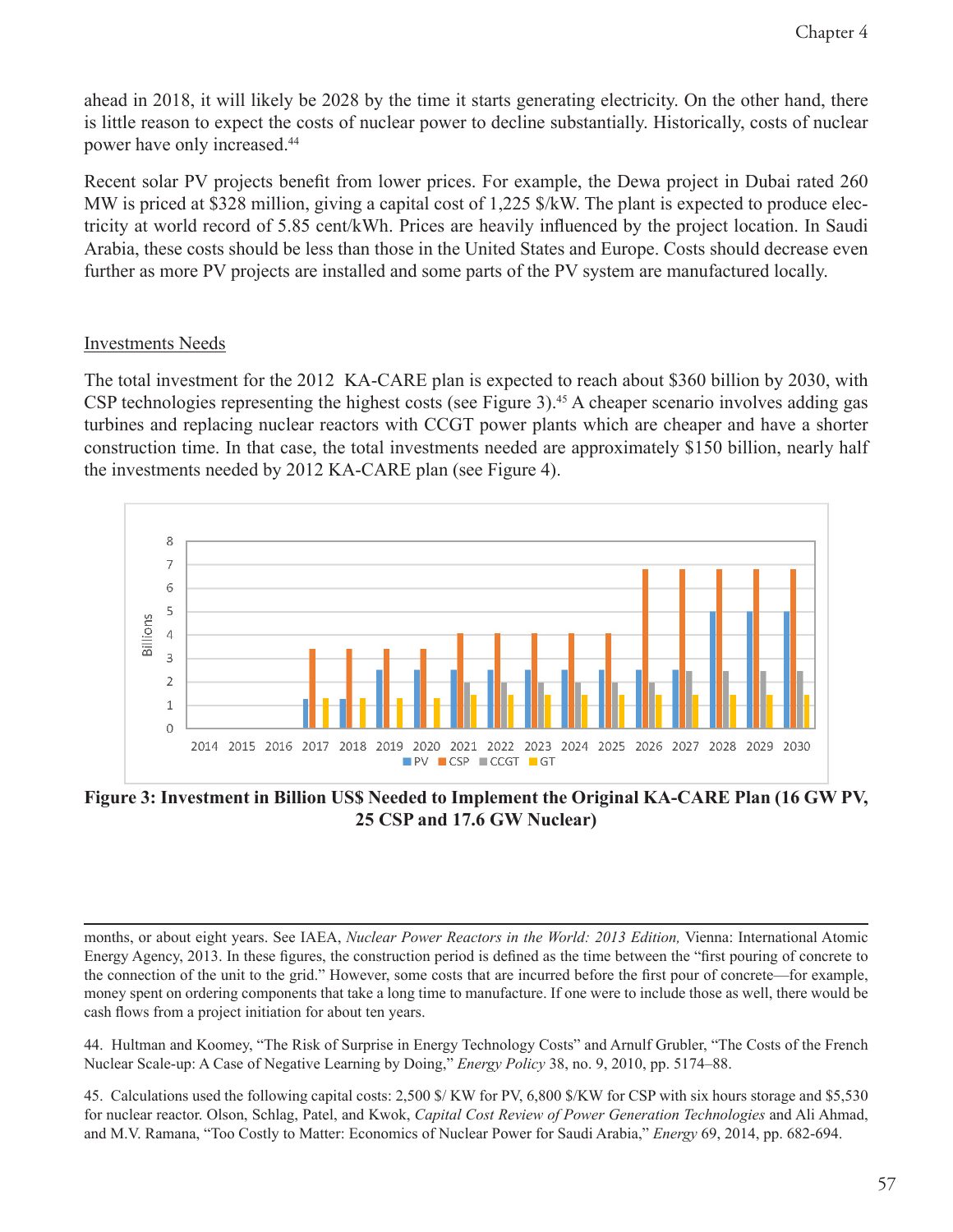

#### **Figure 4: Investment in billion \$ needed to implement the modified plan (16 GW PV, 10 CSP and 17.6 GW CGGT and 30 GW GT)**

High solar penetration in the Saudi electricity sector will depend on the support of the political leadership, the type of technology, its capacity and associated costs, the energy market structure, the investment climate and finally, the permitting rules and regulations.<sup>46</sup> The "Saudi Vision 2030" shows strong interest in renewables among political leaders, but the energy sector is still dominated by oil and remains highly subsidized which further leads to very low fuel and electricity prices encouraging high consumption.

All the existing entities needed for leading the energy transition are still new or yet to be established, however, it is likely that Saudi Aramco will play an important role in implementing this transition. Saudi Arabia will still need further research on the effect of sandstorms, soiling, aging, and high temperatures on renewable energy systems. The country should also promote energy efficiency and storage schemes, smart grid systems and interconnection with neighboring countries. Moreover, the localization of renewables should be a top priority for policy makers since the kingdom can rely on international partnerships for technology transfers that could facilitate its energy transformation.

#### *The Localization Question*

Localization has been mentioned as an important theme in the Saudi 2030 vision, and was further emphasized in the National Transformation Plan 2020. In general, countries seek to promote local content requirements to promote public support, support new industries and add new jobs.

According to the National Transformation Plan 2020, the Saudi government aims to promote local content in the nuclear and renewable energy sector simultaneously.47 For the nuclear energy sector, the kingdom plans to introduce nuclear power to the energy mix of the kingdom with a target of 25% to 30% local con-

<sup>46.</sup> *Moving towards 100% Renewable Electricity in Europe & North Africa by 2050: Evaluating progress in 2010*, PricewaterhouseCoopers, 2011, available from [https://www.pwc.at/de/publikationen/klimawandel-nachhaltigkeit/moving-towards-](https://www.pwc.at/de/publikationen/klimawandel-nachhaltigkeit/moving-towards-100-percent-renewable-electricity-in-eu-and-africa-by-2050.pdf)[100-percent-renewable-electricity-in-eu-and-africa-by-2050.pdf.](https://www.pwc.at/de/publikationen/klimawandel-nachhaltigkeit/moving-towards-100-percent-renewable-electricity-in-eu-and-africa-by-2050.pdf)

<sup>47.</sup> *National Transformation Program. (2016),* retrieved October 2, 2017, available from <http://vision2030.gov.sa/en/ntp>*.*